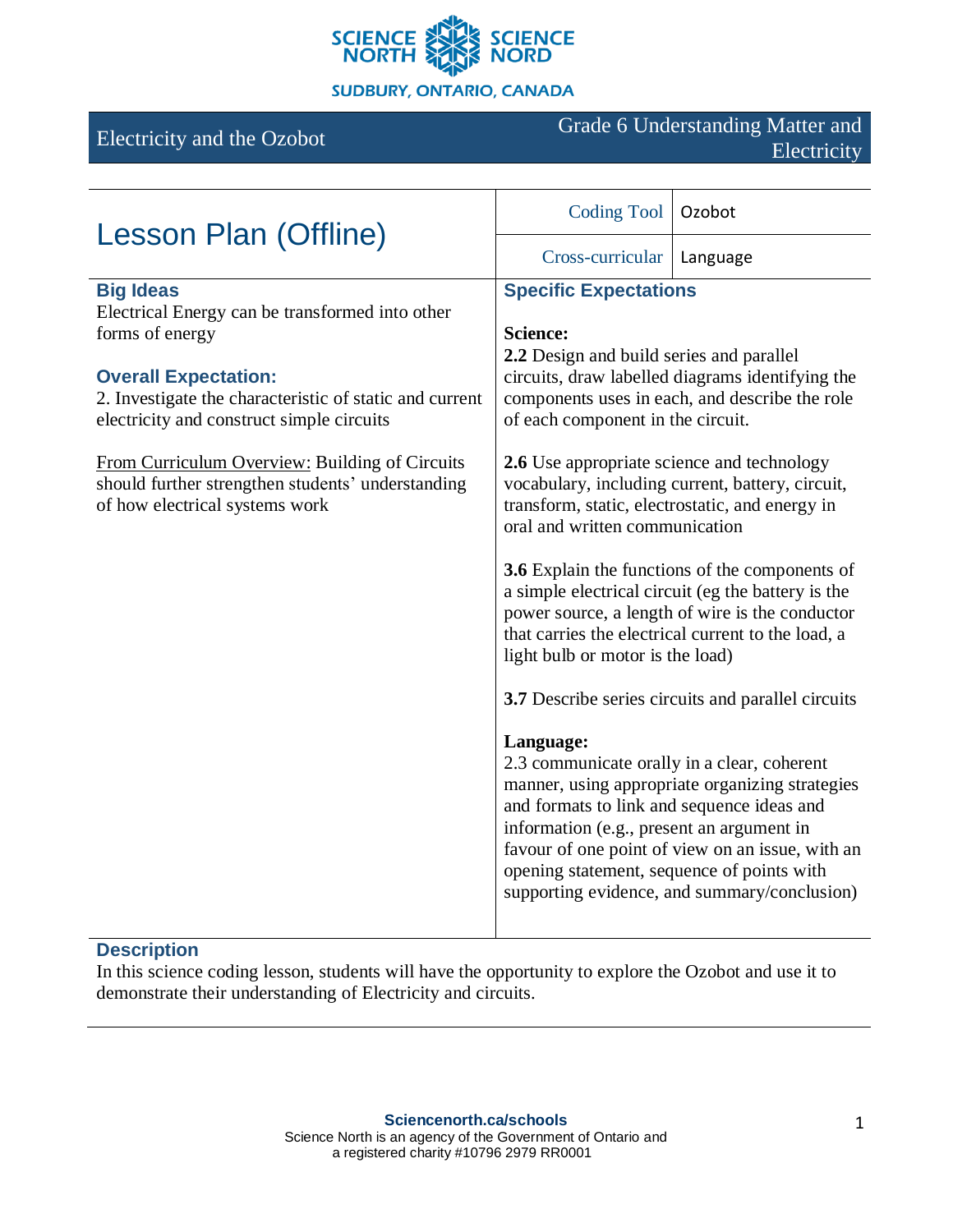

**Computational Thinking Skills**

Algorithm Design

## **Materials**

- Ozobots, as available. (Each student will need to use the Ozobots to test and retest their circuit designs a few times.)
- Markers (Black, Green, Red and Blue)
- White paper (or Good On One Side paper)

# **Introduction**

Before completing this activity, students should already have an understanding of

- Basic understanding of electricity
- Circuit design, including series and parallel
- How to draw and build circuits

Students will be introduced to the Ozobot by watching the How to video by Ozobot found here: <https://www.youtube.com/watch?v=m5d4iXGbIGs>

Students will be given time to explore the Ozobot freely with markers and about 20 minutes of time (or however long the teacher prefers) to try out different codes to get the feel of how it works.

## **Action**

Students will be challenged to use the Ozobot to demonstrate their understanding of Electricity

**Task One:** Students will be challenged to create a representation of a series circuit, and/or a parallel circuit using the Ozobot tool

• The teacher can choose, based on time, whether to have all students create both types, or have half the class create a series, and half create a parallel, and then share.

Both circuits must contain an Ozobot feature to represent:

- Wire/Conductor
- Battery/Power source
- Load
- Switch

Each part of the circuit will be represented with a different Ozobot code: Examples of codes that students can use are presented below but encourage them to be creative:

• The batter can be represented by a Spin command – the spinning motion represents movement to generate energy (kinetic energy)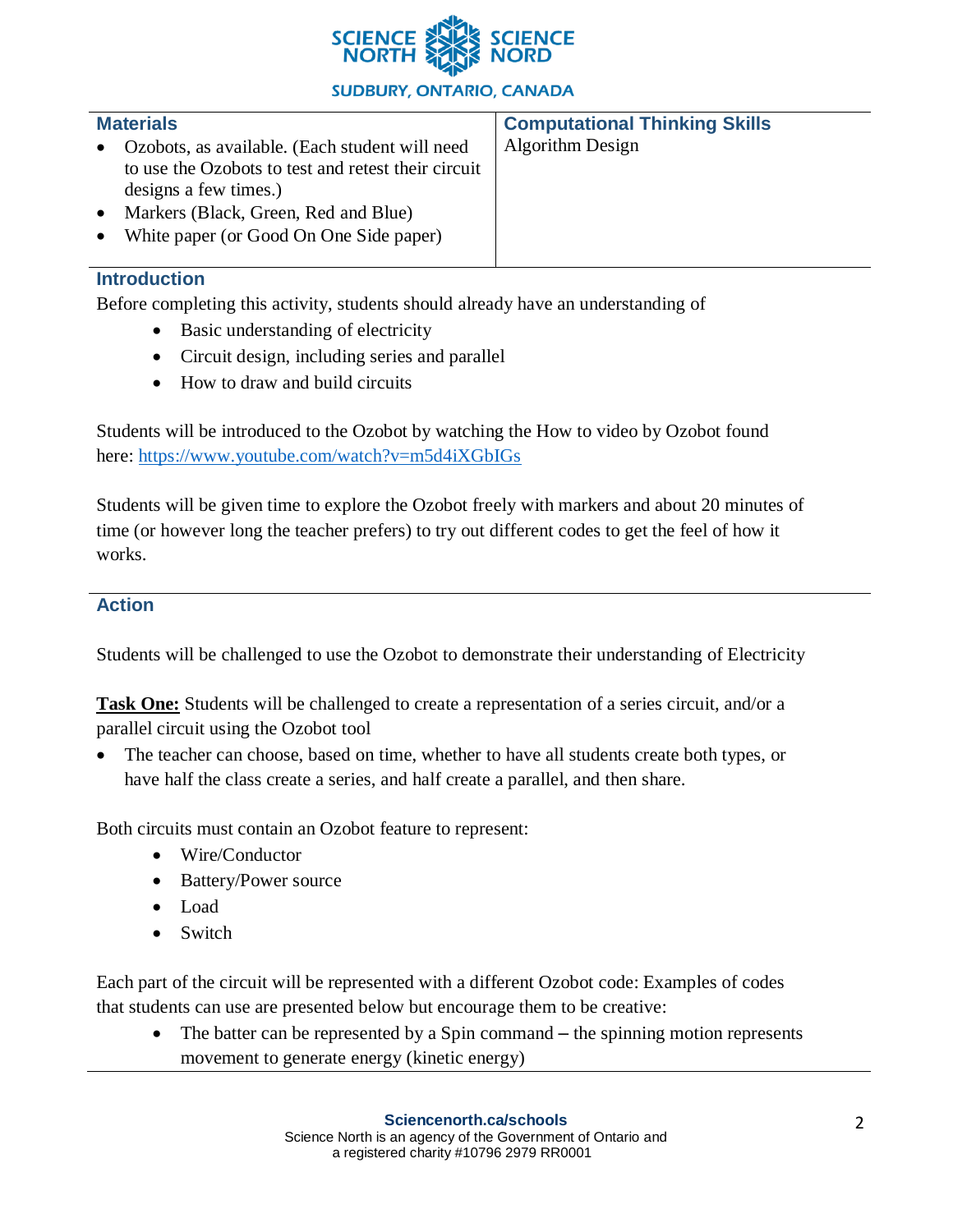

- The load can be represented by a change in colour use of energy to create light (different coloured lines)
- The switch can be represented by a zigzag to show the opening and closing of the switch
- The conductor (wires) are represented by the black lines drawn in marker.

**Task Two:** Students will be challenged to create a representation of a series circuit, and/or a parallel circuit with an open switch using the Ozobot tool

- the Ozobot won't be able to complete this loop, demonstrating that electricity needs a path to follow
- The Ozobot is an effective representation of electrons, which need to complete a circuit for the load to work

**Learning Moment/Goal:** Have a discussion with the class to compare the two circuit

scenarios, both open and closed, focusing on the facts that:

- a circuit with an open switch will not continue
- a circuit is continuous and repeats for ever

# **Consolidation/Extension**

#### **Possible Bonus/ Extensions:**

Students can be challenged to build a series circuit with more than one load and compare the different types of circuits created. The different loads can be represented by a different Ozobot action.

#### **Assessment**

Students will use appropriate science and technology vocabulary (Science 2.6) to communicate orally in a clear, coherent manner (Language 2.3) about how their Ozobot represents their understanding of circuits and electricity.

#### **Possible Questions to assess learning and understanding:**

- Tell me how your circuit works.
- What type of circuit is this?
- What elements of a circuit are demonstrated here? (Look for Science Vocabulary: Switch, Load, Conductor, Battery, Series, Parallel)